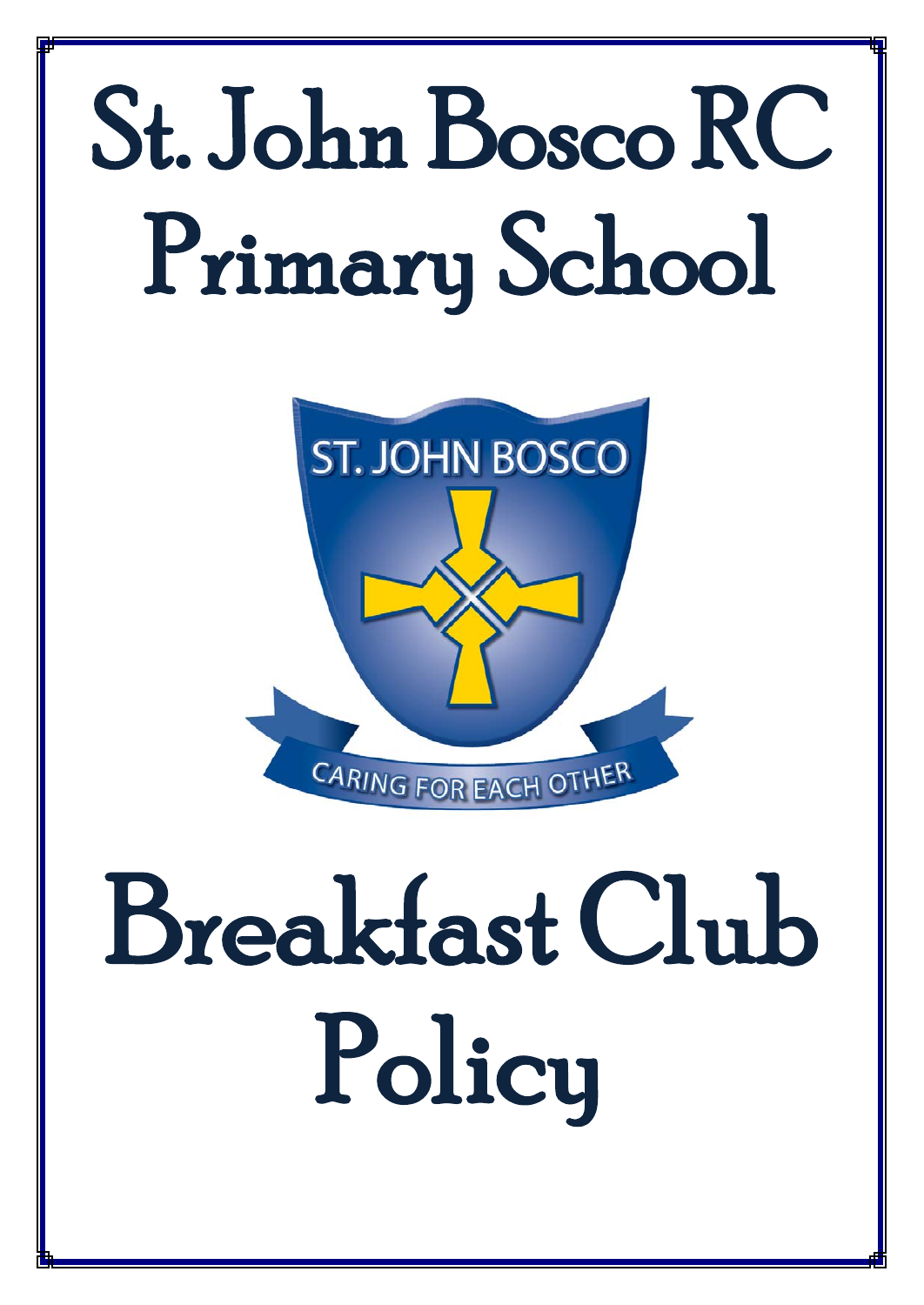### **CONTENTS**

#### **Policy**

- **Rationale**
- **Objectives**

#### **Sections**

- **1.** Organisation
- **2.** Use of Registers
- **3.** Staffing and Supervision
- **4.** Booking and Payment Arrangements
- **5.** Fire Procedures
- **6.** Health & Safety
- **7.** Safeguarding
- **8.** Behaviour
- **9.** Accidents
- **10.** Medication
- **11.** Monitoring and Review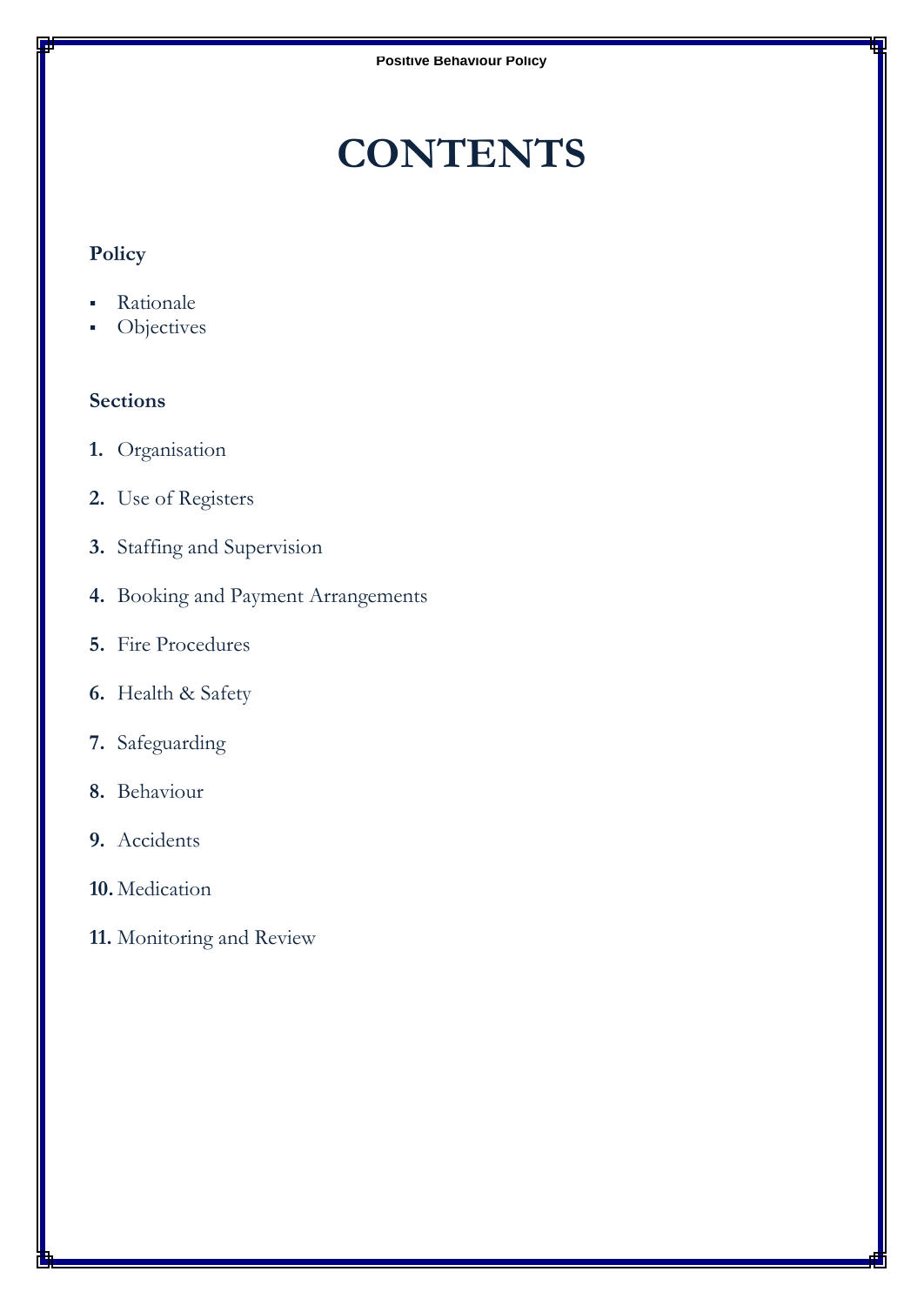### **Breakfast Club Policy**

#### **RATIONALE**

St. John Bosco Breakfast Club is an extended school activity designed to allow children to be in school from 8am onwards, to have the opportunity to have breakfast and to participate in sporting activities. This provides a healthy start to the school day and helps children develop their social and interactive skills.

#### **OBJECTIVES**

- To provide a welcoming, safe and secure environment for pupils before the beginning of the school day.
- To enable pupils to eat breakfast before the start of the school day in a pleasant, relaxed environment.
- To provide a calm play environment.
- To provide an affordable service for working parents.

#### **1. ORGANISATION**

Breakfast Club is manned by school support staff and is open to pupils from Reception to Year 6 however if demand exceeds the number of places available, a waiting list will be maintained. Breakfast Club is held in the school hall and doors open at 8.00am (the official start time for support staff), however if pupils require a breakfast they must arrive before 8.20am to enable staff to clear food and clean before the start of the school day. After breakfast, children will go out onto the yard, weather permitting, with the Sports Coach for some sports activities.

#### **2. USE OF REGISTERS**

It is parents' responsibility to ensure children are registered on the Breakfast Club sign in sheet as they arrive each day. In case of an emergency where children need to be evacuated from the building we will use the register to check that all children are present. Pupils in Year 5 and Year 6 who have permission to walk to and from school by themselves are allowed to self-register for Breakfast Club without an adult present.

#### **3. STAFFING AND SUPERVISION**

- All members of staff are DBS cleared and a First Aider is on site during Breakfast Club hours.
- Support staff voluntarily arrive in school prior to the doors opening at 8.00am in order to set up.
- Doors open at 8.00am which is the official start time for support staff.
- St. John Bosco School cannot take responsibility for any child arriving prior to being registered at 8.00am.
- Children can arrive anytime between 8.00am and 8.20am if they wish to eat a breakfast.

#### **4. BOOKING AND PAYMENT ARRANGEMENTS**

- A registration form must be completed prior to attending Breakfast Club.
- We do not currently have a waiting list however should the need arise, places will be allocated on the following basis:
	- Pupils whose parents work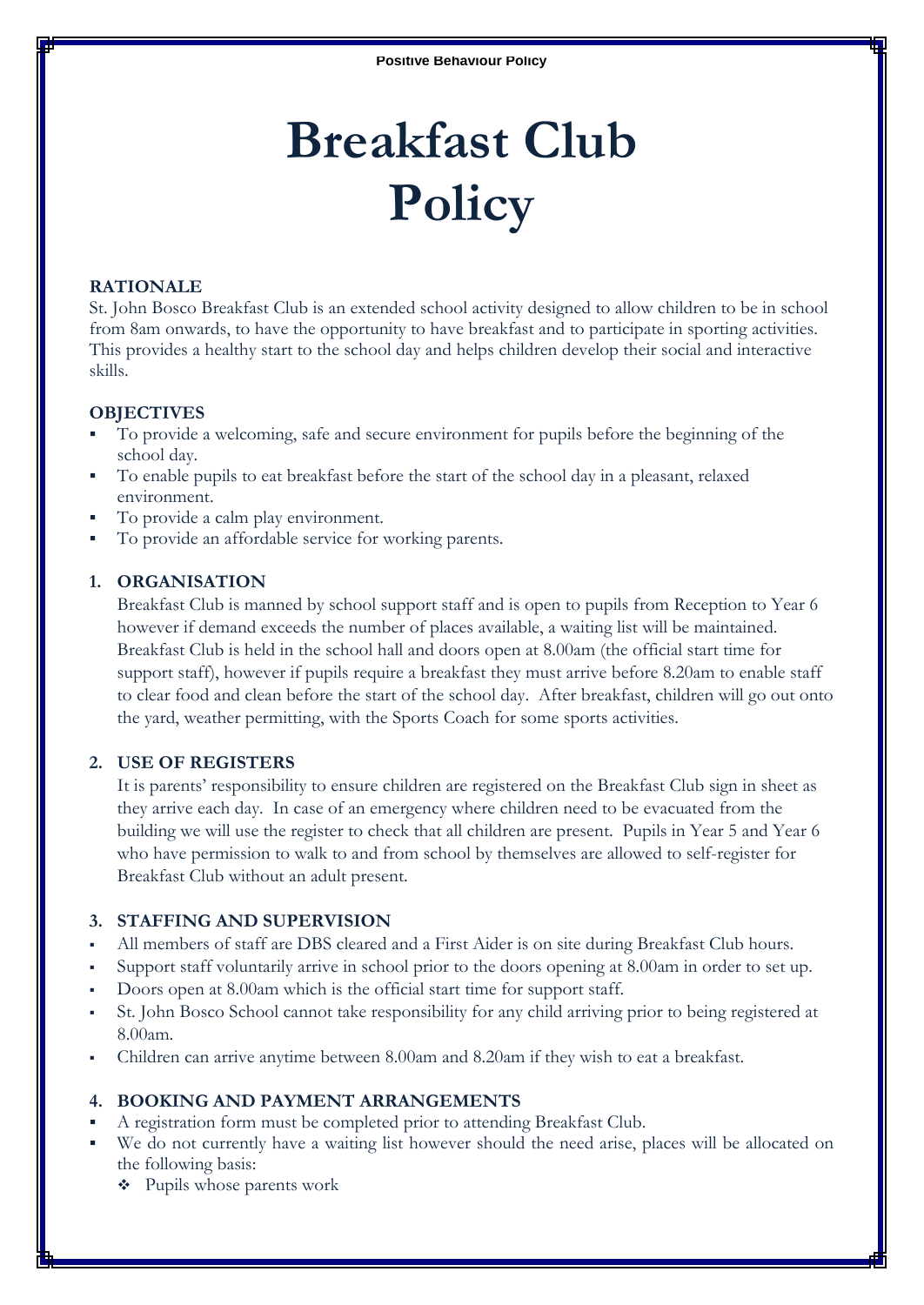- $\bullet$  Pupils who have siblings already attending the club
- Pupils requiring the greatest number of sessions per week
- We currently charge  $f_1$  per child per day, which is heavily subsidised by the school, therefore we do not offer credit. (See Appendix 1)
- Children do not need to attend every day however parents must indicate and pay for the number of days required in advance on a Monday morning.
- If a pupil is absent from school they will receive a credit, however if, for any other reason, they decide they don't wish to attend any session already paid for then no refund will be given.
- If a child attends a session without paying parents will be contacted to settle the outstanding debt which must be cleared before the child attends again. If no payment is received, the place will be withdrawn.
- Charges are subject to review and may be adjusted at any time to reflect costs.

#### **5. FIRE PROCEDURES**

In the event of a fire, children and staff will follow the normal fire procedures, leaving the building calmly via the closest exit. They will congregate on the school's playground in a line. The 'sign in' register will be called and all names checked.

#### **6. HEALTH & SAFETY**

Breakfast Club is run by the school and existing Health & Safety policies will be followed.

#### **7. SAFEGUARDING**

In accordance with our Safeguarding arrangements, all staff involved in the running of our Breakfast Club are DBS cleared. Staff follow existing school policies and procedures for Child Protection and Staff Code of Conduct.

#### **8. BEHAVIOUR**

Expectations for Breakfast Club are the same as during the school day.

#### **9. ACCIDENTS**

Accidents will be treated by a trained first aider and recorded following the school's First Aid Policy.

#### **10. MEDICATION**

Inhalers should be kept in school for each child who requires one. Any other medication will be administered in accordance with the existing Medication in School Policy.

| Signed:             |  |
|---------------------|--|
|                     |  |
|                     |  |
| Designation: ______ |  |
|                     |  |
|                     |  |
| Date:               |  |
|                     |  |
|                     |  |

| <b>Review Date:</b> |  |  |  |  |  |
|---------------------|--|--|--|--|--|
|                     |  |  |  |  |  |